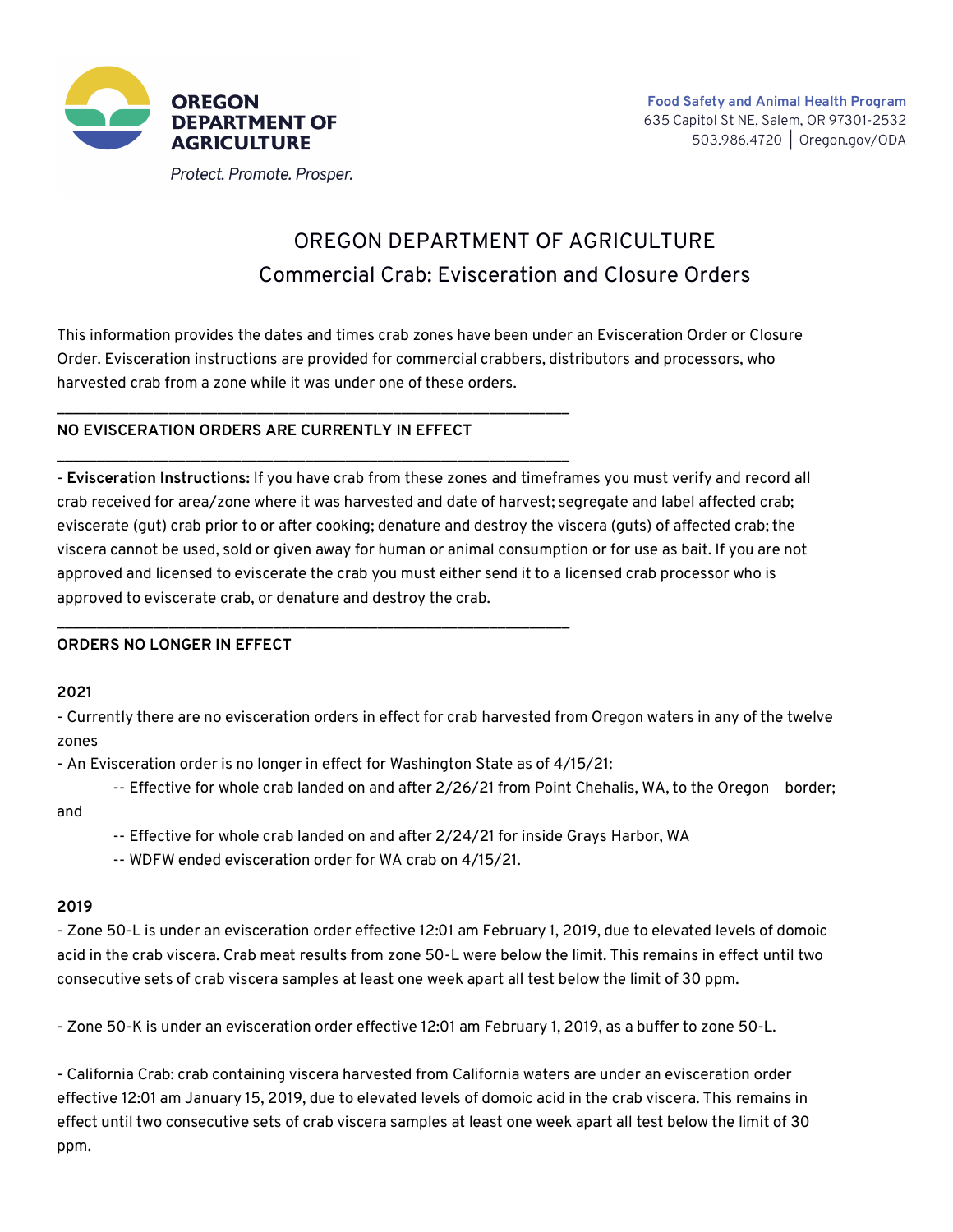#### **2018**

- Zone 50-L was under an evisceration order effective 12:01 am February 13 through 11:59 pm February 26, 2018, due to elevated levels of domoic acid in the crab viscera. Crab meat results from zone 50-L were below the limit.

- Zone 50-K was under an evisceration order effective 12:01 am February 16 through 11:59 pm February 26, 2018, as a buffer to zone 50-L.

- Recall: Whole or live crab landed from zone 50-L are under a recall if harvested between 12:01 am February 13 and 11: 59 pm February 16, 2018. Recalled crab must be either eviscerated (gutted) or destroyed.

## **Frequently Asked Questions**

## Q. Who decides what is a safe level of domoic acid in crab?

A. The US Food and Drug Administrations' Center for Food Safety and Applied Nutrition establishes thresholds for a wide range of toxins and poisons in a wide range of food products. For seafood products such as Dungeness crab, these toxin thresholds are described in the FDA Fish and Fishery Products Hazards and Controls Guidance. This is often simply referred to as the Seafood Hazards guide.

## Q. Why is the safe domoic acid level different in California compared to Oregon?

\_\_\_\_\_\_\_\_\_\_\_\_\_\_\_\_\_\_\_\_\_\_\_\_\_\_\_\_\_\_\_\_\_\_\_\_\_\_\_\_\_\_\_\_\_\_\_\_\_\_\_\_\_\_\_\_\_\_\_\_\_\_\_\_

A. California and Oregon follow the same FDA Seafood Hazards guide. California has interpreted some language in the guide to mean that Dungeness crab with viscera up to and including 30 ppm is safe but anything above that is not. Oregon has a more conservative interpretation that levels at or above 30 ppm are not considered safe. Washington follows the same interpretation as Oregon.

## Q. Can California crab be landed in Oregon?

A. Yes. California crab can still be landed in Oregon. However, ALL California crab will need to be eviscerated. California does not have traceability information that accompanies crab so ANY crab originating in California would be considered coming from an area potentially affected by domoic acid. All California crab will therefore need to be eviscerated by licensed ODA seafood processor. This is consistent with the requirement for evisceration for crab coming from a biotoxin management zone within Oregon.

## Q. What is the effective date for the evisceration order of California crab?

A. California crab harvested from January 15, 2019 onward will need to be eviscerated until further notice.

# Q. Can whole crab be transported into Oregon?

A. Yes. Whole crab from Californian waters can be transported into Oregon on trucks and other conveyances but must be sold directly to a licensed ODA crab processor for evisceration. Retail and wholesale sales of whole crab or any crab product forms containing any viscera from California are prohibited.

# Q. Can whole crab be transported through Oregon?

A. Yes. Whole crab can transit through Oregon however it will be at the discretion of the destination state or province whether that crab is considered from an approved source and unadulterated.